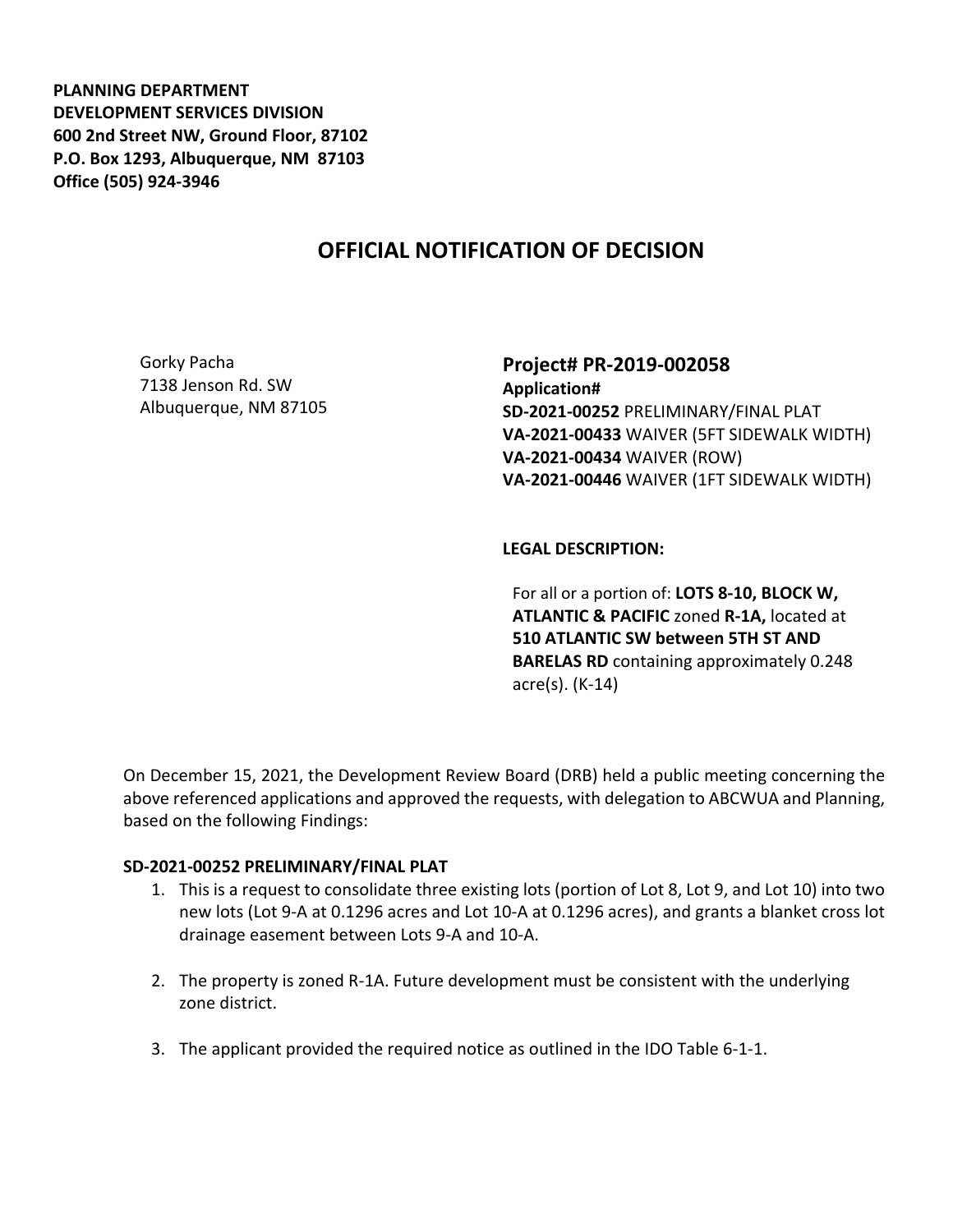Official Notice of Decision

Project # PR-2019-002058 Applications# SD-2021-00252, VA-2021-00433, VA-2021-00434, VA-2021-00446 Page 2 of 3

# **Conditions:**

- 1. Final sign off is delegated to ABCWUA for provision of any necessary private water and sewer easements serving the existing home.
- 2. Final sign off is delegated to Planning for the adjustment to the cross-lot drainage easement note, the AGIS DXF file, and for the applicaton number and Waivers to be added to the Plat.
- 3. The applicant will obtain final sign off from ABCWUA and Planning by February 16, 2022 or the case may be scheduled for the next DRB hearing and could be denied per the DRB Rules of Procedure.

# **VA-2021-00433 WAIVER (5-foot Sidewalk Width)**

- 1. The applicant proposes a waiver from the requirement to construct a sidewalk along Bazan Court.
- 2. The request is justified per 14-16-6-6(P)(3) of the IDO. There are no sidewalks along Bazan Court, and the lack of a sidewalk along Bazan Court will not detrimentally affect the public safety, health, or welfare of the surrounding properties.
- 3. The applicant provided the required notice as outlined in the IDO Table 6-1-1.

## **VA-2021-00434 WAIVER (ROW)**

- 1. The applicant proposes a waiver to permit the existing 46-foot right-of-way on Bazan Court (the requirement is for 60-feet of right-of-way).
- 2. The request is justified per 14-16-6-6(P)(3) of the IDO. The installation of the extra 14-feet will not contribute to the public safety, health, or welfare of the surrounding properties in that the existing right-of-way width as originally platted effectively serves all affected lots.
- 3. The applicant provided the required notice as outlined in the IDO Table 6-1-1.

## **VA-2021-00446 WAIVER (1-foot Sidewalk Width)**

- 1. The applicant proposes a waiver to permit the existing 4-foot wide sidewalk along Atlantic Avenue.
- 2. The request is justified per 14-16-6-6(P)(3) of the IDO. The installation of the extra 1-foot of sidewalk width will not contribute to the public safety, health, or welfare of the surrounding properties because the existing 4-foot sidewalk width is the same width as the remainder of the sidewalk along Atlantic Avenue in the vicinity of the subject property.
- 3. The applicant provided the required notice as outlined in the IDO Table 6-1-1.